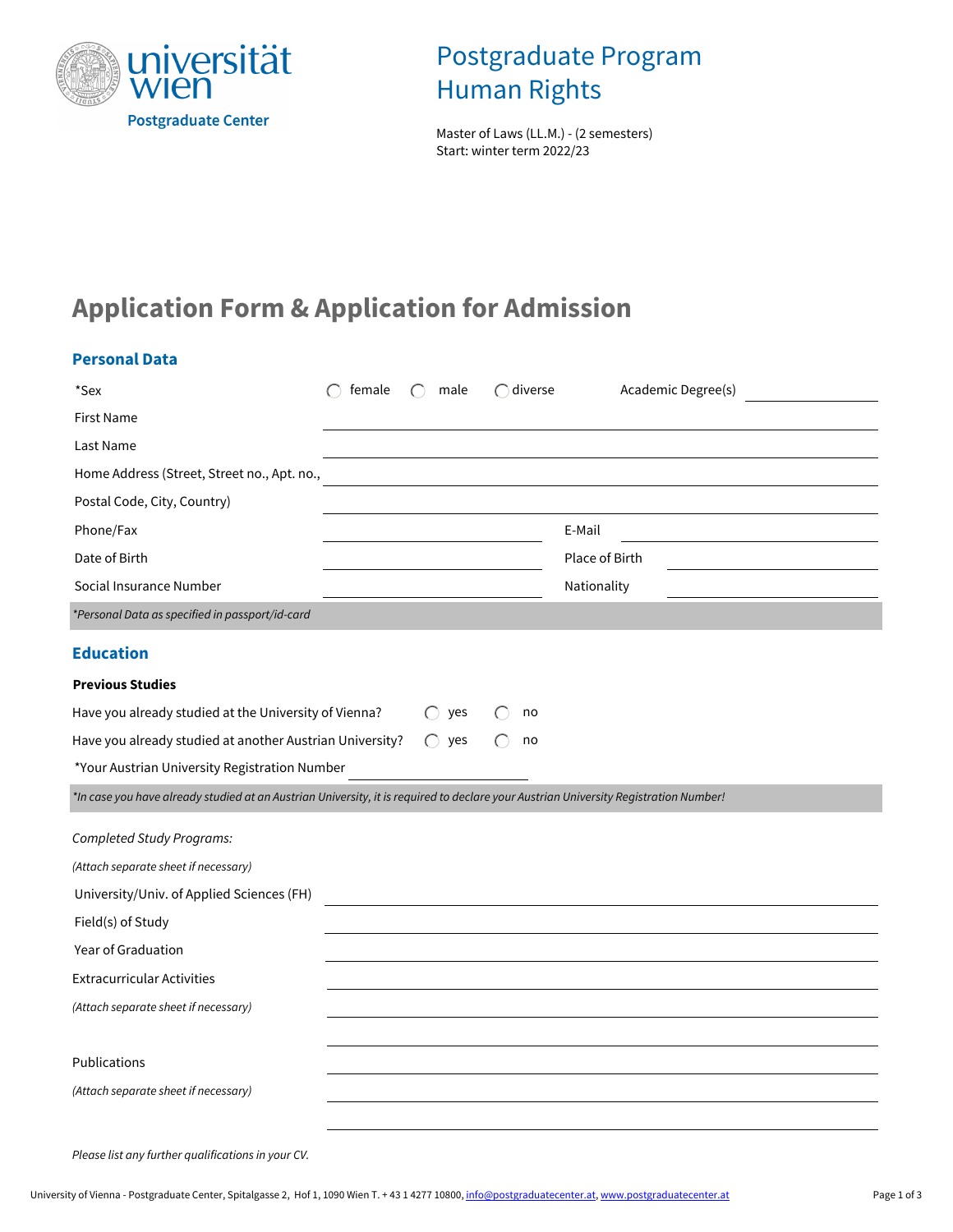#### **Languages**

| $\bigcirc$ B2 $\bigcirc$ C1 $\bigcirc$ C2 $\bigcirc$ native | English |  |  |  |  |
|-------------------------------------------------------------|---------|--|--|--|--|
|-------------------------------------------------------------|---------|--|--|--|--|

*European language levels: <http://europass.cedefop.europa.eu/LanguageSelfAssessmentGrid/en>*

If English is not your native language: Have you taken the Test Of English as a Foreign Language (TOEFL) or any other standard English examination?

| $\bigcap$ yes | no | Name of Examination                                    | Date  |  |
|---------------|----|--------------------------------------------------------|-------|--|
|               |    | Location of Test Center                                | Score |  |
|               |    | If no: Any Other Proof of English Language Proficiency |       |  |

*Please provide a copy of your standard English examination or of any other proof of your English language proficiency.*

### **Alternative Compulsory Module**

Introduction to Legal Studies for Non-Lawyers

Moot Court Competition

*Depending on the educational background of participants there are two alternative compulsory modules from which one has to be completed. For non-lawyers an introduction to legal studies will be offered. To elaborate on the combination of theoretical knowledge with practical skills, the opportunity to participate in a trial simulation ("Moot Court") is offered for lawyers. Please indicate which alternative compulsory module you would be interested in. Should you have prior knowledge in both or in none of the two areas, the decision which of the two alternative compulsory modules you attend is subject to prior permission by the scientific director.* 

#### **Current Employment**

| Name of Employer                                                            |                                            |  |  |  |
|-----------------------------------------------------------------------------|--------------------------------------------|--|--|--|
| Address of Employer (Street, Street no., Apartment no.,                     |                                            |  |  |  |
| Postal Code, City, Country)                                                 |                                            |  |  |  |
| Phone/Fax                                                                   | E-Mail                                     |  |  |  |
| Position                                                                    |                                            |  |  |  |
| <b>Employed Since</b>                                                       |                                            |  |  |  |
| In Current Position Since                                                   |                                            |  |  |  |
| Career Goal                                                                 |                                            |  |  |  |
| Please provide a detailed list of all your previous employments in your CV. |                                            |  |  |  |
| <b>Funding</b>                                                              |                                            |  |  |  |
| I will bear the costs myself                                                |                                            |  |  |  |
| The costs will be covered $\bigcirc$ completely $\bigcirc$ partly<br>by     |                                            |  |  |  |
| I was granted a scholarship for this Program by:                            |                                            |  |  |  |
| How did you learn about this Postgraduate Program?                          |                                            |  |  |  |
| Print media/advertisements/magazines                                        | Newsletter                                 |  |  |  |
| Website                                                                     | Student/Alumni of the University of Vienna |  |  |  |
| Internet/search engines/plattforms for<br>continuing education              | Social Media (Facebook/Twitter/Xing etc.)  |  |  |  |
| Fairs/Events                                                                | At recommendation of:                      |  |  |  |
| Alumniverband                                                               | Others:                                    |  |  |  |